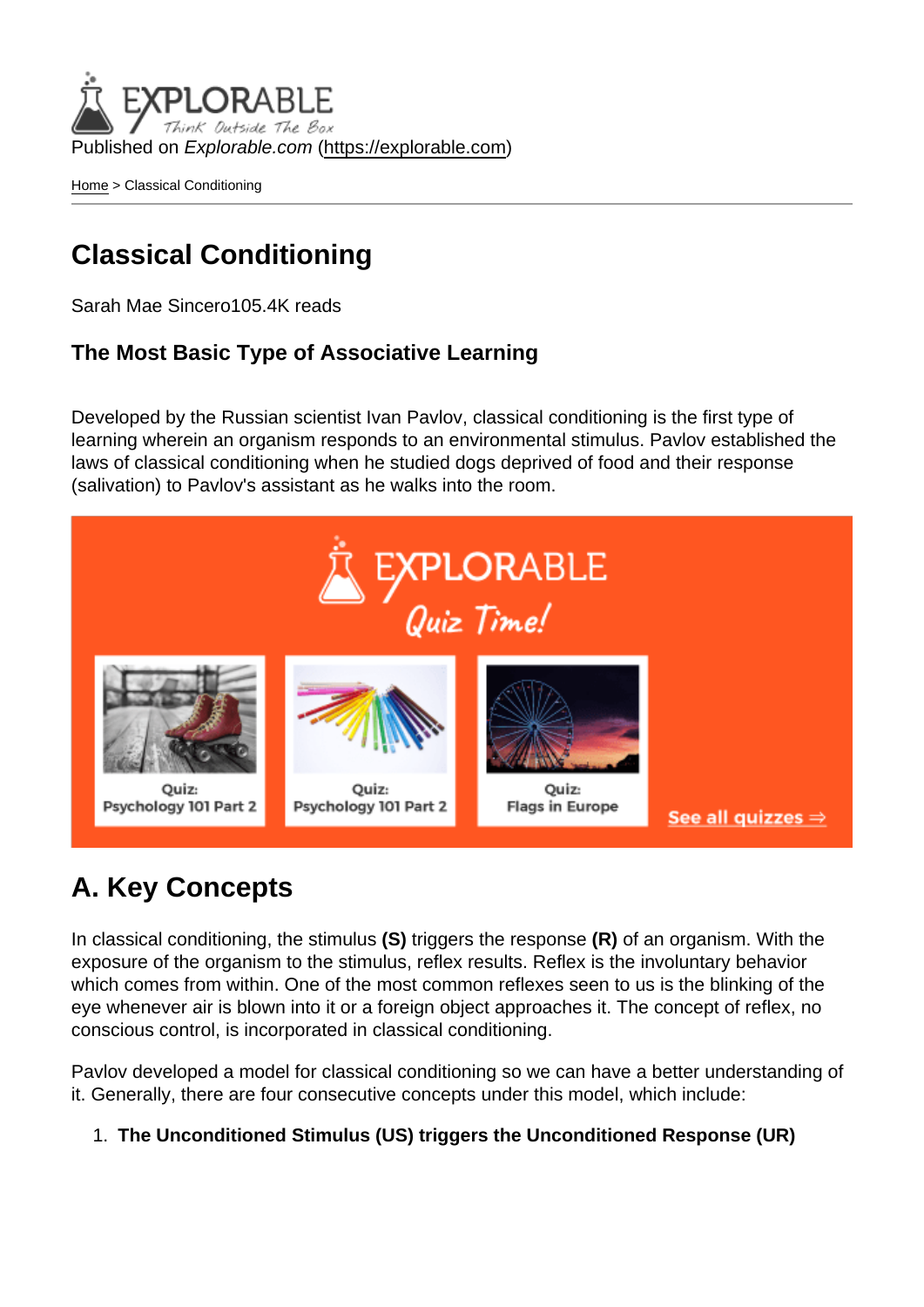This means that without learning, a stimulus can elicit a reflex. Reflex is called the unconditioned response because as what we mentioned, it is involuntary and we do not need to learn it for the event to occur.

2. The Neutral Stimulus (NS) is a stimulus that does not elicit the Unconditioned Response (UR)

This means that when this stimulus is presented to the organism, it would not execute the same response he showed when it encountered US.

- 3. US and NS are repeatedly paired and presented to the organism in conjunction
- 4. The pairing of US and NS transforms NS into a Conditioned Stimulus (CS)

This means that whenever the previously neutral stimulus is presented alone (US is not showed anymore) to the organism, it causes UR to occur. But this time, UR is changed into Conditioned Response (CR), because the response is elicited due to conditioning. Therefore, CS elicits CR.

### B. Pavlov's Experiment

To better understand the basic concepts of classical conditioning, let us look at the observations studied by Pavlov on his dog, as illustrated in the image below:

Classical Conditioning (Source: [schoolworkhelper.com](http://schoolworkhelper.net/learning-classical-conditioning-operant-conditioning/) [1])

#### 1. Before Conditioning

As Pavlov observed his dog he found out that there should be a stimulus present which can automatically trigger a reflexive response (US > UR). Since no learning is involved in the relationship between that stimulus and the corresponding response, both the stimulus and response are considered unconditioned. In the experiment, US is the food, which reflexively triggers UR, salivation. In addition, before conditioning occurs NS must